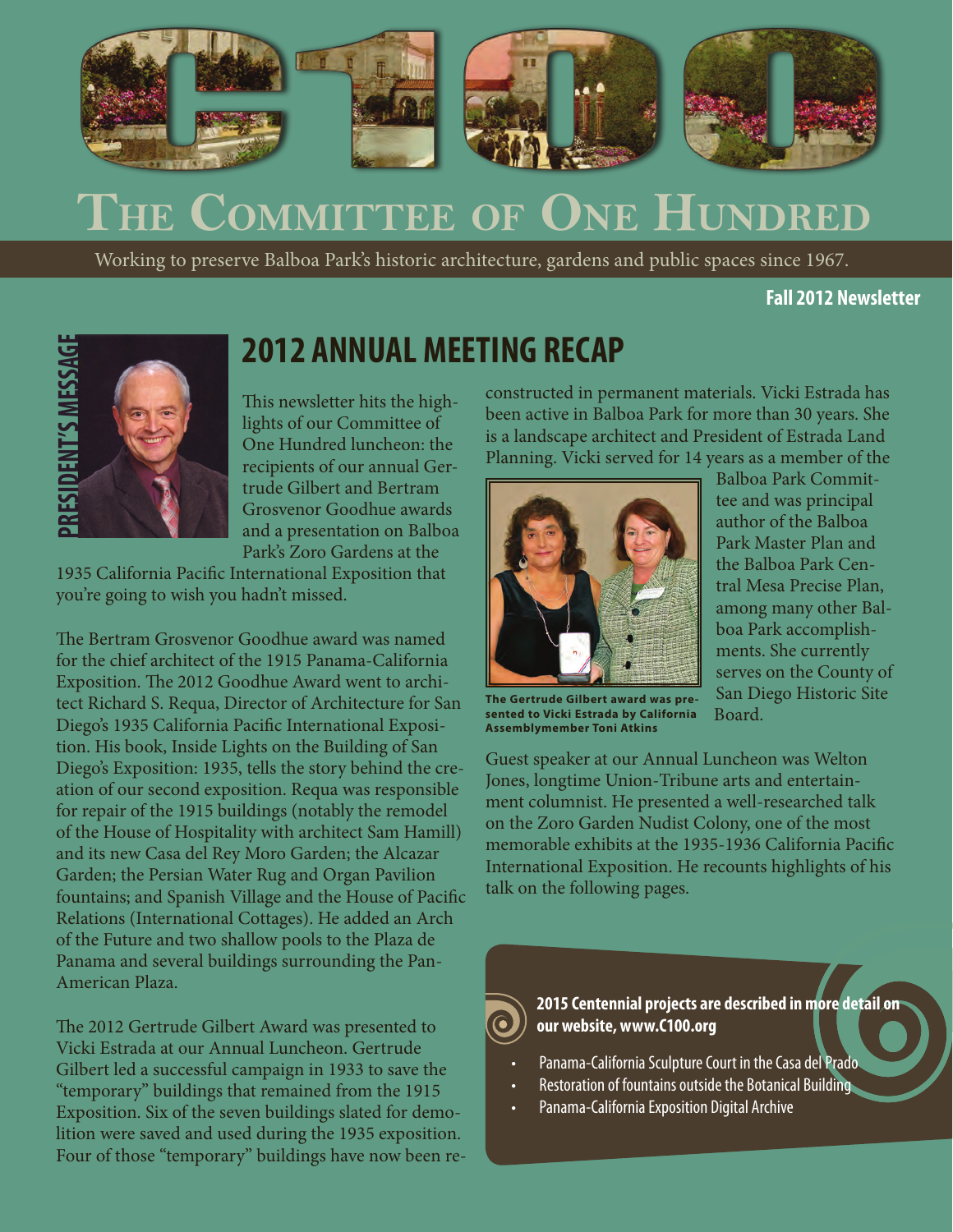# **Zoro Gardens—The Naked Truth**

*By Welton Jones*

By Welton Jones<br>
Francisco Control of the Vie-witnesses who visited Zoro Gardens during<br>
the 1935 California Pacific International Exposition confirm today that they really were naked. For 25 cents, you sit for hours and watch beautiful young people mostly female—hang out in the nude.

Actually, the handful of men usually wore trunks or loin-cloths. And the girls usually had on what they called "ghost panties." The sort of thing called in the burlesque business a "G-string." Otherwise, skin was in.

Zoro Garden was right next to the main gate near what is now Park Boulevard, where the crowds left the trolley and entered the Expo. The setting, with its vaguely Mayan dressing rooms overlooking a central clearing, is still there today, designated as a butterfly garden.

The gardens opened at 11 a.m. and closed at midnight, every day that the Expo was open. Well over a halfmillion people paid the extra 25 cents to get into Zoro Gardens during the months in 1935 and 1936 when the Expo was open.

The name had nothing to do with the sword-fighting fellow in the black mask. This "Zoro" came from Zoroaster, the Persian mystic of the 6th Century BC, borrowed by Dr. Alois Knapp, a pioneering American nudist who opened his Zoro Nature Park in Roseland, Indiana, in 1933. He had presented a brief indoor spectacular during the last weeks of Chicago's Century of Progress and promoters Stanley R. Graham and Nate T. Eagle, who already had a deal to bring their Midget Village to San Diego, began negotiating with the nudists, too.

#### *• She defied the snickering press and panting public to insist that nudism was a lofty creed worth respect. •*

Eventually, a company of fifty "nature lovers" was assembled, led by "Queen Zorine," 22-year-old Yvonne Stacey, one of Knapp's most serious followers. It was Stacey's beauty, dignity and conviction, more than anything else, that made Zoro Gardens work. She defied the snickering press and panting public to insist that nudism was a lofty creed worth respect.

When the Exposition opened May 29, 1935, audiences found Zoro Gardens to be a lush six acres of tropical escapism. The nudists, in their ghost panties, read, exercised, gossiped, played at archery and volleyball (a crowd favorite), lounged on tanned cowhide rugs and, five times a day, did their 20-minute "Sacrifice to the Sun God." There was talk of a "death dance" and other features, but no script survives.

Zorine was a tireless trouper at keeping the ballyhoo going. She posed in the arms of Alpha the Robot, another featured Expo attraction. She shared tea with San Francisco's "Queen of the Fair" and Elizabeth I of the Old Globe Theatre. Each queen wore her working garb. But all wasn't well between Zorine and the Graham/ Eagle management. They kept hiring new people she didn't consider real nudists. The nudists weren't getting royalties on the picture postcards.

Ultimately, Yvonne Stacey resigned due to "internal strife."

She told the press she already had paid \$30,000 down on a 400-acre tract in the Cuyamacas where she planned her own deluxe nudist colony. First, though, she would tour the U.S.A., preaching the benefits of "heliotherapy" to "the clothes-bound masses."

**Yvonne Stacey, "Queen Zorine" 1935** *Courtesy of David Marshall*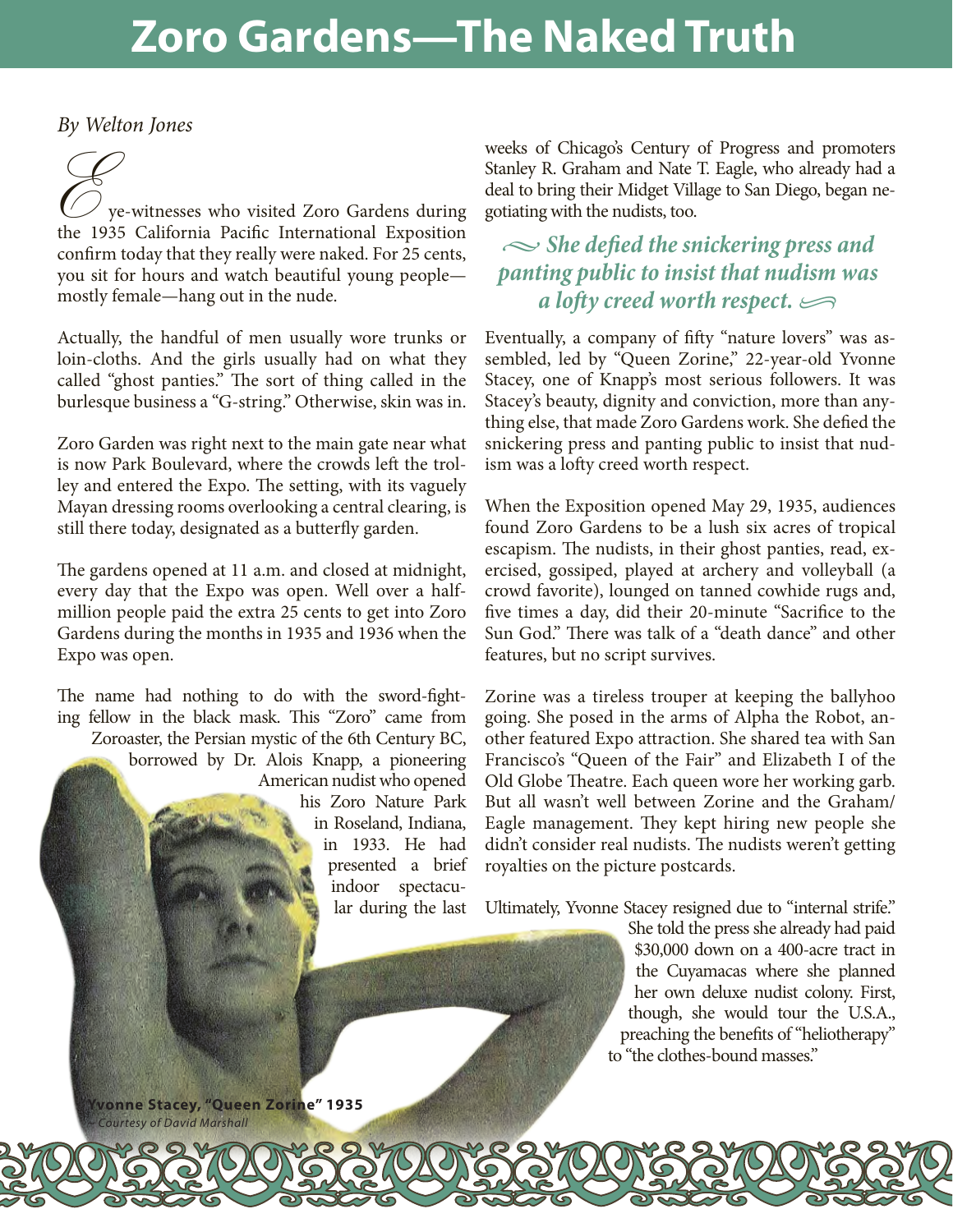### *Visitors paid extra 25¢ to see Queen Zorine and her troupe of nature lovers*

The show staggered but didn't close until the Exposition's first year ended November 11. The final attendance was announced to be 4,784,811. Records suggest the promoters cleared over \$100,000.

For the second year, Wayne Dalliard, Expo assistant manager, announced that the midgets were gone. Also the girly shows of the Midway and in Gold Gulch. But Zoro Gardens would return.

Protesters wanted an end to the indecent shows so flagrant the first year. Daillard replied that the new Zoro Gardens show would be "a play of lights on beautiful figures." The City Council said that any problem would be handled by the police. The police chief said it looked OK to him. Zoro Garden residents take a reading break ~<br>*David Marshall* take a reading break ~ *Courtesy of David Marshall*

In place of Zorine, when the second season of the Expo opened February 12, Zoro Gardens had the Cubitt family of Indiana, four sisters and their mom who had followed the original show out from Chicago. Their names vary a bit according to the source but the San Diego City Directory of 1936 had them as mother Anna plus Diane, Eleanor, Florence and Ruth, with various occupations, all living at 3691 Jackdaw St. in Middletown.

Everybody rapidly found that 19-year-old Florence Cubitt, her name changed to "Tanya" because "it sounds more sexy," was a natural, a tall blonde with a cheerful outdoor look. She knew what the press boys wanted to hear. "I wish I'd brought my knitting," she was saying on February 16. "I live for knitting."

The promoters flew her to New York, where they were negotiating—vainly, as it turned out—for a spot in the 1939 World's Fair. Tanya gave interviews at her hotel room...in the nude. So she got lots of ink. The promoters had her stop for more of the same at several airports on the flight back to San Diego.

Tanya was carried through the Expo to her coronation in a sedan chair led by herald trumpets. For the rest of the year, reporters sought her out on the slow news day. She told the *San Diego Sun* about

avoiding bees. About posing for artists. She noted that when the wind blew up the skirts of a drunken woman patron, all the men ogled her instead of the nudes. Said Queen Tanya: "One of those psychologists would have a picnic down here."

When the expo imported the notorious Sally Rand to do her fan and bubble dances—several times daily, free of charge, in a special stage on the Plaza de Panama—Queen Tanya sent the usual offer of tea. Miss Rand, a consummate professional in the early part of a long and distinguished career, would have none of it. "The nude is my business suit," she said. "I never appear socially in it."

Maybe Zoro Gardens was nothing more than a human zoo exhibit. But it really did happen. Yvonne Stacey really worked here. The Cubitt family drew paychecks. The publicists listed nudists from around the world and some of them did look exotic. One of the guys was a graduate dietician from Michigan State. The late Bob Cleator often claimed that at least two of the ladies had gone to Point Loma High School with him.

Stacey stayed on the road with her show. From twenty-two to fourteen girls, she ratcheted downward to a duo act with a guy in a gorilla suit. Nudist history says she died in 1954 of a lingering cardiac illness.

But it was Yvonne Stacey—Queen Zorine of Zoro Gardens—who made the most improbable of shows actually happen right here in Balboa Park.